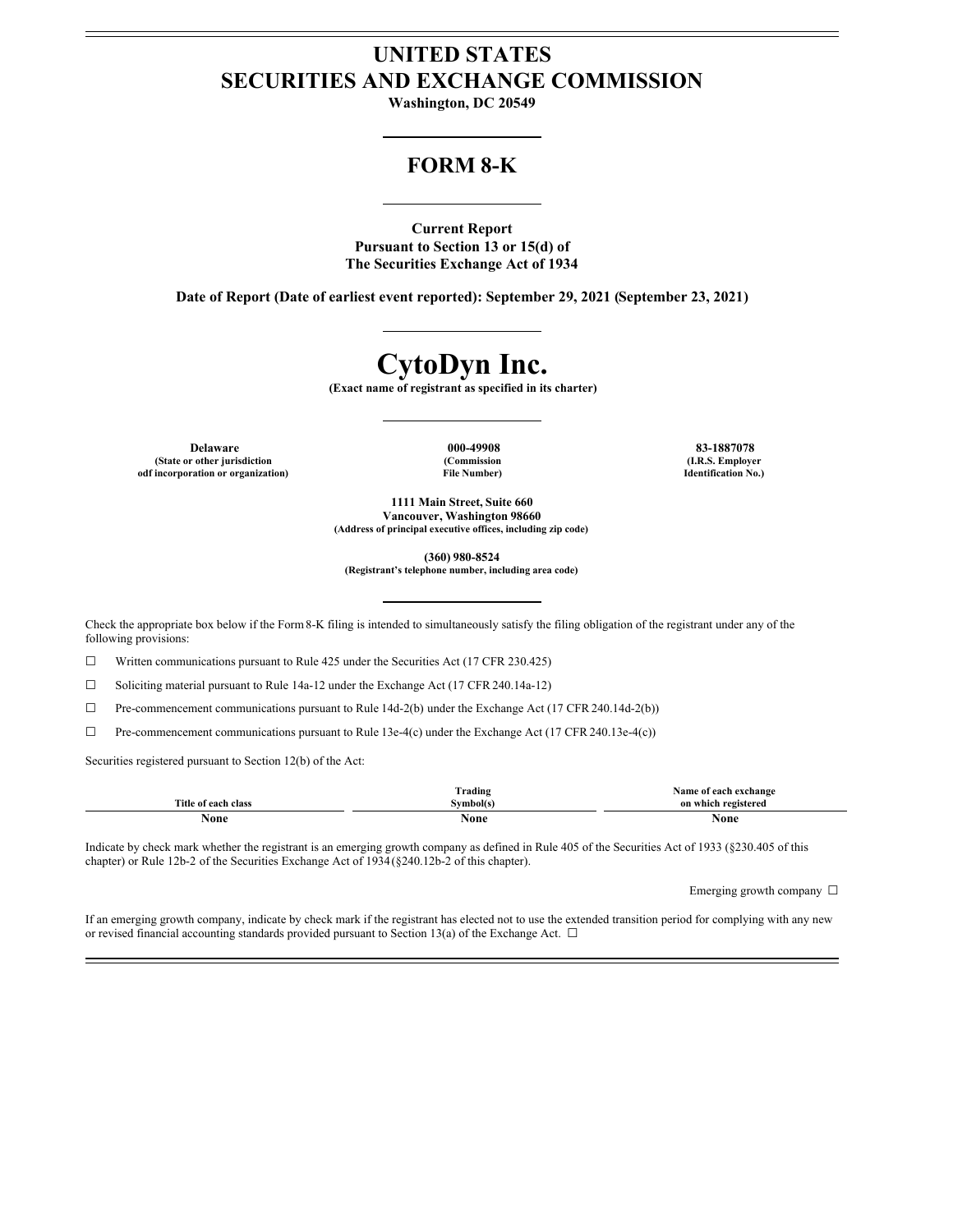#### **Item 3.02 Unregistered Sales of Equity Securities.**

CytoDyn Inc., a Delaware corporation (the "Company"), is providing this disclosure under Item 3.02 because, as of September 23, 2021, its unregistered sales of equity securities, in the aggregate, since September 7, 2021, exceeded 1% of the shares of common stock outstanding as of May 31, 2021.

From September 21 through September 29, 2021, the Company issued in a private placement to accredited investors a total of 8,368,544 shares of its common stock, par value \$0.001 per share (the "Common Stock"), together with warrants to purchase a total of 2,092,134 shares of Common Stock at exercise prices ranging from \$1.10 to \$1.80 per share. The securities were issued with a combined purchase price ranging from \$1.10 to \$1.80 per fixed combination of one share of Common Stock and one quarter of one warrant to purchase one share of Common Stock, for total gross proceeds to the Company of \$9,902,700. The warrants have a five-year term and are immediately exercisable. Copies of the forms of warrant and subscription agreement were filed as Exhibits 4.1 and 10.1, respectively, to the Company's Current Report on Form 8-K filed with the Securities and Exchange Commission (the "SEC") on September 7, 2021. The foregoing summary of the terms of the forms of warrant and subscription agreement is subject to, and qualified in its entirety by, such documents.

The representations, warranties and covenants contained in the subscription agreements were made solely for the benefit of the parties to the subscription agreements. In addition, such representations, warranties and covenants (i) are intended as a way of allocating the risk between the parties to the subscription agreements and not as statements of fact, and (ii) may apply standards of materiality that are different from what may be viewed as material by stockholders of, or other investors in, the Company. Accordingly, the subscription agreements only provide information to investors regarding the terms of the private placement, and do not provide investors with any other factual information regarding the Company. Stockholders should not rely on the representations, warranties and covenants or any descriptions thereof as characterizations of the actual state of facts regarding or condition of the Company or any of its subsidiaries or affiliates. Moreover, information concerning the subject matter of the representations and warranties may change after the date of each subscription agreement, which subsequent information may or may not be fully reflected in public disclosures.

The Company relied on the exemption provided by Rule 506 of Regulation D and Section 4(a)(2) of the Securities Act of 1933, as amended (the "Securities Act"), for the sales of securities to accredited investors in the private placement.

On September 21, 2021, the Company entered into a privately negotiated warrant exchange agreement (an "Exercise Inducement Agreement") with an accredited investor, pursuant to which the investor purchased shares of common stock at \$3.00 per share in exchange for a warrant with an exercise price of \$1.00 per share. The Company issued 500,000 shares of common stock, as well as 1,500,000 additional shares as an inducement to exercise their warrant, for a total of 2,000,000 million shares of common stock. Gross proceeds from the privately negotiated warrant exchange were \$1,500,000.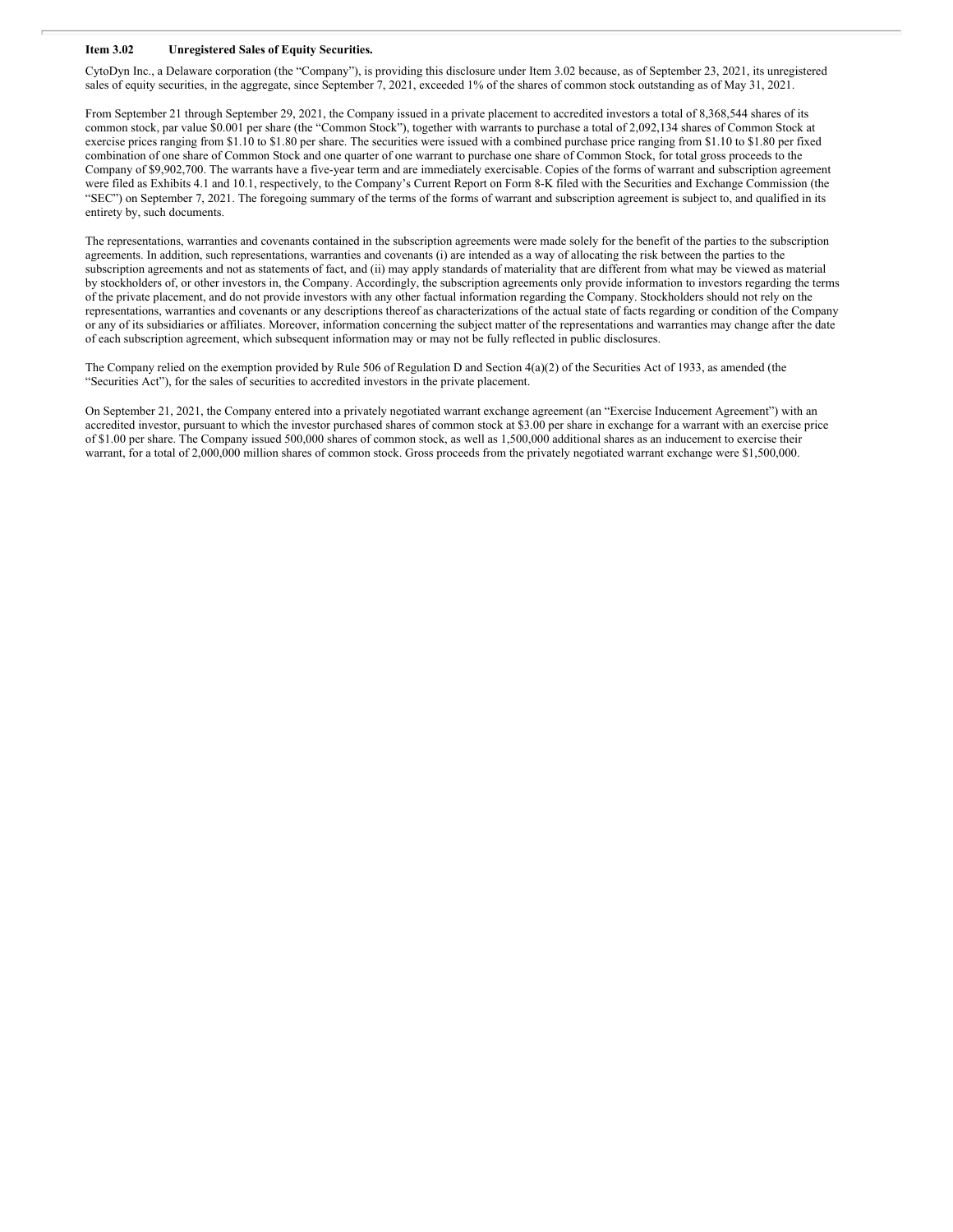Also, from September 21 through September 23, 2021, the Company entered into Exercise Inducement Agreements with accredited investors, pursuant to which the investors purchased shares of common stock at prices ranging from \$0.90 to \$2.00 per share in exchange for warrants with exercise prices ranging from \$0.45 to \$1.00 per share. The Company issued 1,433,333 shares of common stock, as well as 1,433,333 additional shares as an inducement to exercise their warrants, for a total of 2,866,666 million shares of common stock. Gross proceeds from these private warrant exchanges were \$1,900,000.

The shares issued pursuant to the Exercise Agreements were sold to accredited investors in reliance upon the exemption provided by Rule 506 of Regulation D and Section 4(a)(2) of the Securities Act.

The form of Exercise Inducement Agreement was filed as Exhibit 10.2 to the Company's Current Report on Form8-K filed with the SEC on September 7, 2021. The foregoing summary of the terms of the Exercise Agreements is subject to, and qualified in its entirety by, such document.